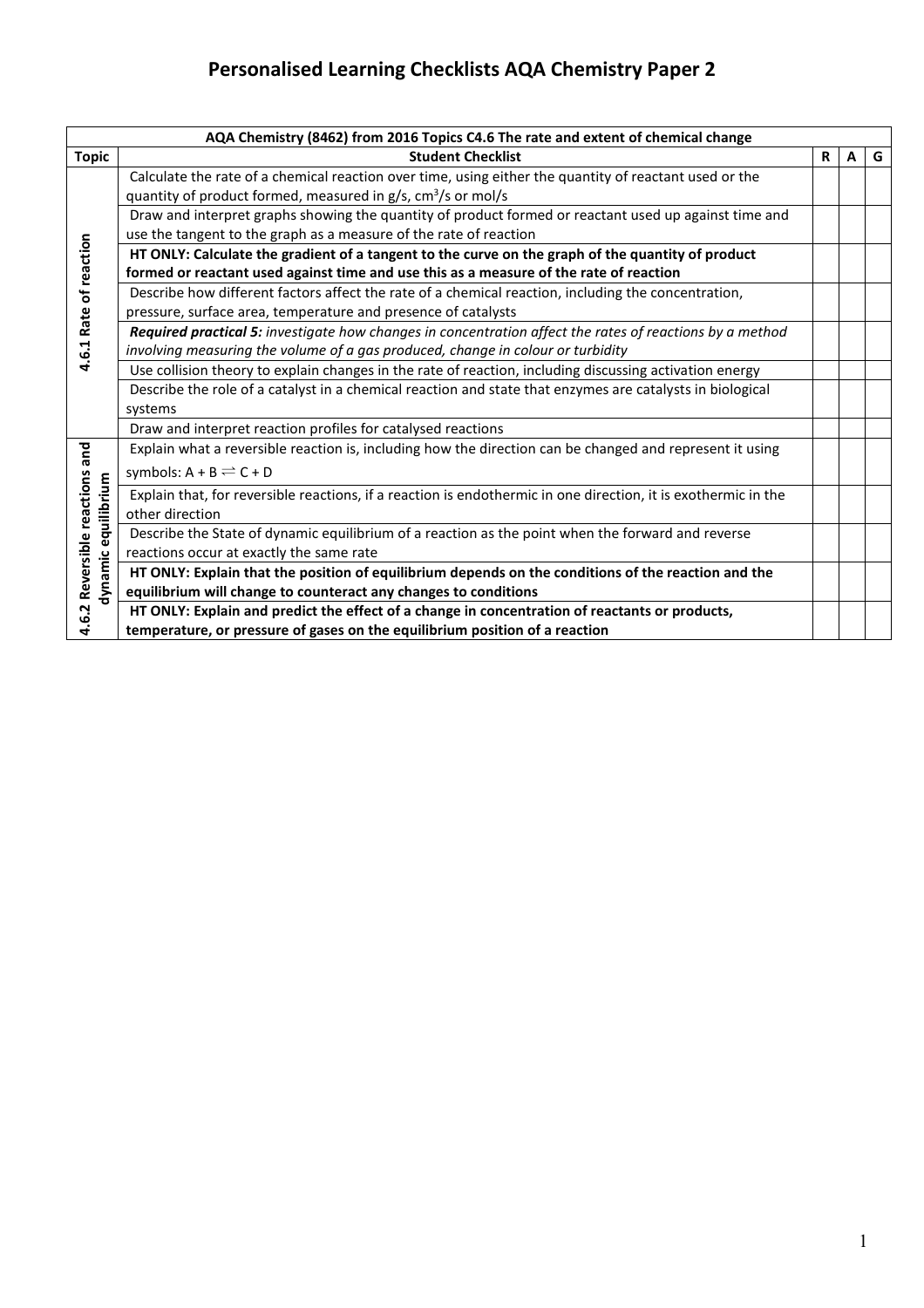| AQA Chemistry (8462) from 2016 Topics C4.7 Organic chemistry |                                                                                                           |   |   |   |  |  |
|--------------------------------------------------------------|-----------------------------------------------------------------------------------------------------------|---|---|---|--|--|
| <b>Topic</b>                                                 | <b>Student Checklist</b>                                                                                  | R | A | G |  |  |
|                                                              | Describe what crude oil is and where it comes from, including the basic composition of crude oil and      |   |   |   |  |  |
|                                                              | the general chemical formula for the alkanes                                                              |   |   |   |  |  |
|                                                              | State the names of the first four members of the alkanes and recognise substances as alkanes from         |   |   |   |  |  |
|                                                              | their formulae                                                                                            |   |   |   |  |  |
|                                                              | Describe the process of fractional distillation, state the names and uses of fuels that are produced from |   |   |   |  |  |
|                                                              | crude oil by fractional distillation                                                                      |   |   |   |  |  |
|                                                              | Describe trends in the properties of hydrocarbons, including boiling point, viscosity and flammability    |   |   |   |  |  |
| feedstock                                                    | and explain how their properties influence how they are used as fuels                                     |   |   |   |  |  |
|                                                              | Describe and write balanced chemical equations for the complete combustion of hydrocarbon fuels           |   |   |   |  |  |
|                                                              | Describe the process of cracking and state that the products of cracking include alkanes and alkenes      |   |   |   |  |  |
|                                                              | and describe the test for alkenes                                                                         |   |   |   |  |  |
|                                                              | Balance chemical equations as examples of cracking when given the formulae of the reactants and           |   |   |   |  |  |
| 4.7.1 Carbon compounds as fuels and                          | products                                                                                                  |   |   |   |  |  |
|                                                              | Explain why cracking is useful and why modern life depends on the uses of hydrocarbons                    |   |   |   |  |  |
|                                                              | Chem ONLY: State the names and draw structural formulae of the first four members of the alkenes          |   |   |   |  |  |
|                                                              | and recognise substances as alkenes from their formulae                                                   |   |   |   |  |  |
|                                                              | Chem ONLY: Describe the basic composition of alkenes, including the C=C functional group, the general     |   |   |   |  |  |
|                                                              | chemical formula for the alkanes and describe what unsaturated means                                      |   |   |   |  |  |
|                                                              | Chem ONLY: Describe the combustion reactions of alkenes and the reactions of alkenes with hydrogen,       |   |   |   |  |  |
|                                                              | water and the halogens                                                                                    |   |   |   |  |  |
| 4.7.2 Reactions of alkenes and alcohols                      | Chem ONLY: Draw fully displayed structural formulae of the first four members of the alkenes and the      |   |   |   |  |  |
|                                                              | products of their addition reactions with hydrogen, water, chlorine, bromine and iodine                   |   |   |   |  |  |
|                                                              | Chem ONLY: State the functional group of alcohols and the first four members of the homologous series     |   |   |   |  |  |
|                                                              | of alcohols and represent alcohols using formulae                                                         |   |   |   |  |  |
|                                                              | Chem ONLY: Describe some properties and reactions of the first four members of alcohols, including        |   |   |   |  |  |
|                                                              | dissolving in water, reacting with sodium, burning in air, oxidation and uses                             |   |   |   |  |  |
|                                                              | Chem ONLY: State the functional group of carboxylic acids and the first four members of the               |   |   |   |  |  |
|                                                              | homologous series of carboxylic acids and represent them using diagrams and formulae                      |   |   |   |  |  |
|                                                              | Chem ONLY: Describe some properties and reactions of carboxylic acids, including dissolving in water,     |   |   |   |  |  |
|                                                              | reacting with carbonates and reacting with alcohols                                                       |   |   |   |  |  |
|                                                              | Chem ONLY: Describe how alkenes can be used to make polymers by addition polymerisation                   |   |   |   |  |  |
| aturally                                                     | Chem ONLY: Identify addition polymers and monomers from diagrams and from the presence of the             |   |   |   |  |  |
| ers                                                          | functional group and draw diagrams to represent the formation of an addition polymers                     |   |   |   |  |  |
|                                                              | Chem & HT ONLY: Describe the process of condensation polymerisation and explain the basic                 |   |   |   |  |  |
|                                                              | principles of condensation polymerisation                                                                 |   |   |   |  |  |
|                                                              | Chem & HT ONLY: State that amino acids have two different functional groups in a molecule and             |   |   |   |  |  |
| occurring polym<br>Synthetic and                             | they react by condensation polymerisation to produce polypeptides                                         |   |   |   |  |  |
|                                                              | Chem & HT ONLY: Explain that different amino acids can be combined in a chain to produce proteins         |   |   |   |  |  |
|                                                              | Chem ONLY: Describe DNA as a large molecule of two polymer chains made from four different                |   |   |   |  |  |
| 4.7.3                                                        | monomers called nucleotides in the form of a double helix                                                 |   |   |   |  |  |
|                                                              | Chem ONLY: State and describe some other naturally occurring polymers such as proteins, starch and        |   |   |   |  |  |
|                                                              | cellulose                                                                                                 |   |   |   |  |  |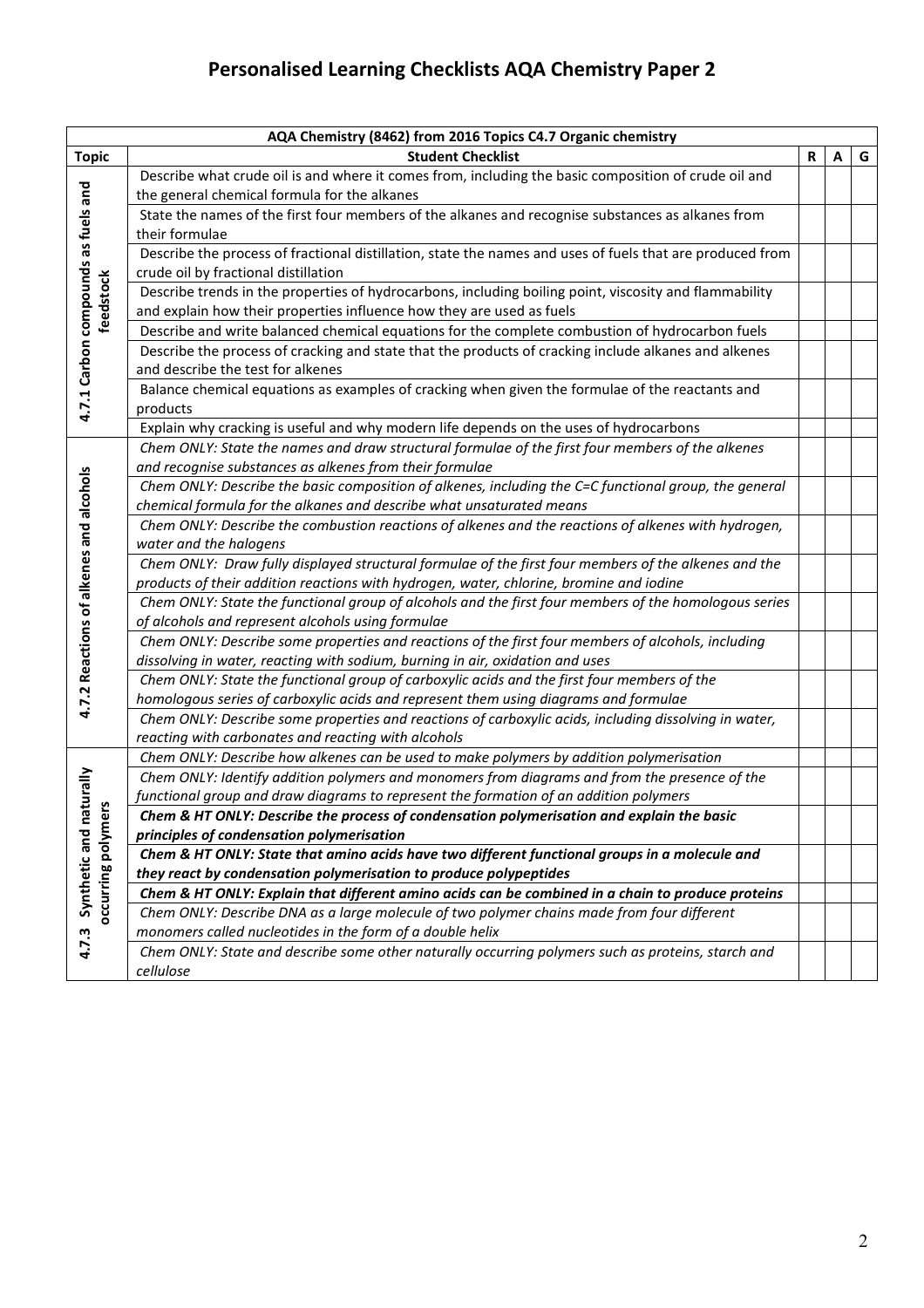| AQA Chemistry (8462) from 2016 Topics C4.8 Chemical analysis |                                                                                                                                                                                         |   |   |   |  |
|--------------------------------------------------------------|-----------------------------------------------------------------------------------------------------------------------------------------------------------------------------------------|---|---|---|--|
| <b>Topic</b>                                                 | <b>Student Checklist</b>                                                                                                                                                                | R | A | G |  |
|                                                              | Define a pure substance and identify pure substances and mixtures from data about melting<br>and boiling points                                                                         |   |   |   |  |
|                                                              | Describe a formulation and identify formulations given appropriate information                                                                                                          |   |   |   |  |
|                                                              | Describe chromatography, including the terms stationary phase and mobile phase and identify<br>pure substances using paper chromatography                                               |   |   |   |  |
|                                                              | Explain what the Rf value of a compound represents, how the Rf value differs in different<br>solvents and interpret and determine Rf values from chromatograms                          |   |   |   |  |
| 4.8.1 Purity, formulations and                               | Required practical 6: investigate how paper chromatography can be used to separate and tell<br>the difference between coloured substances (inc calculation of Rf values)                |   |   |   |  |
| chromatograph & 4.8.2 ID of gases                            | Explain how to test for the presence of hydrogen, oxygen, carbon dioxide and chlorine                                                                                                   |   |   |   |  |
|                                                              | Chem ONLY: Identify some metal ions from the results of flame tests and describe how to<br>conduct a flame test                                                                         |   |   |   |  |
|                                                              | Chem ONLY: Describe how sodium hydroxide solution can be used to identify some metal ions<br>and identify metal ions from the results of their reactions with sodium hydroxide solution |   |   |   |  |
|                                                              | Chem ONLY: Write balanced equations for the reactions between sodium hydroxide solution and<br>some metal ions to produce insoluble hydroxides                                          |   |   |   |  |
|                                                              | Chem ONLY: Describe how to identify carbonates using limewater                                                                                                                          |   |   |   |  |
| spectroscopic means                                          | Chem ONLY: Describe how to identify negative ions, including halide ions using silver nitrate and<br>sulfate ions using barium chloride                                                 |   |   |   |  |
|                                                              | Required practical 7: use of chemical tests to identify the ions in unknown single ionic<br>compounds                                                                                   |   |   |   |  |
| 4.8.3 Identification of ions by chemical and                 | Chem ONLY: State the advantages of using instrumental methods to identify elements and<br>compounds compared to chemical tests                                                          |   |   |   |  |
|                                                              | Chem ONLY: Describe the process of and how to use flame emission spectroscopy to identify<br>metal ions; interpret the results of a flame emission spectroscopy tests                   |   |   |   |  |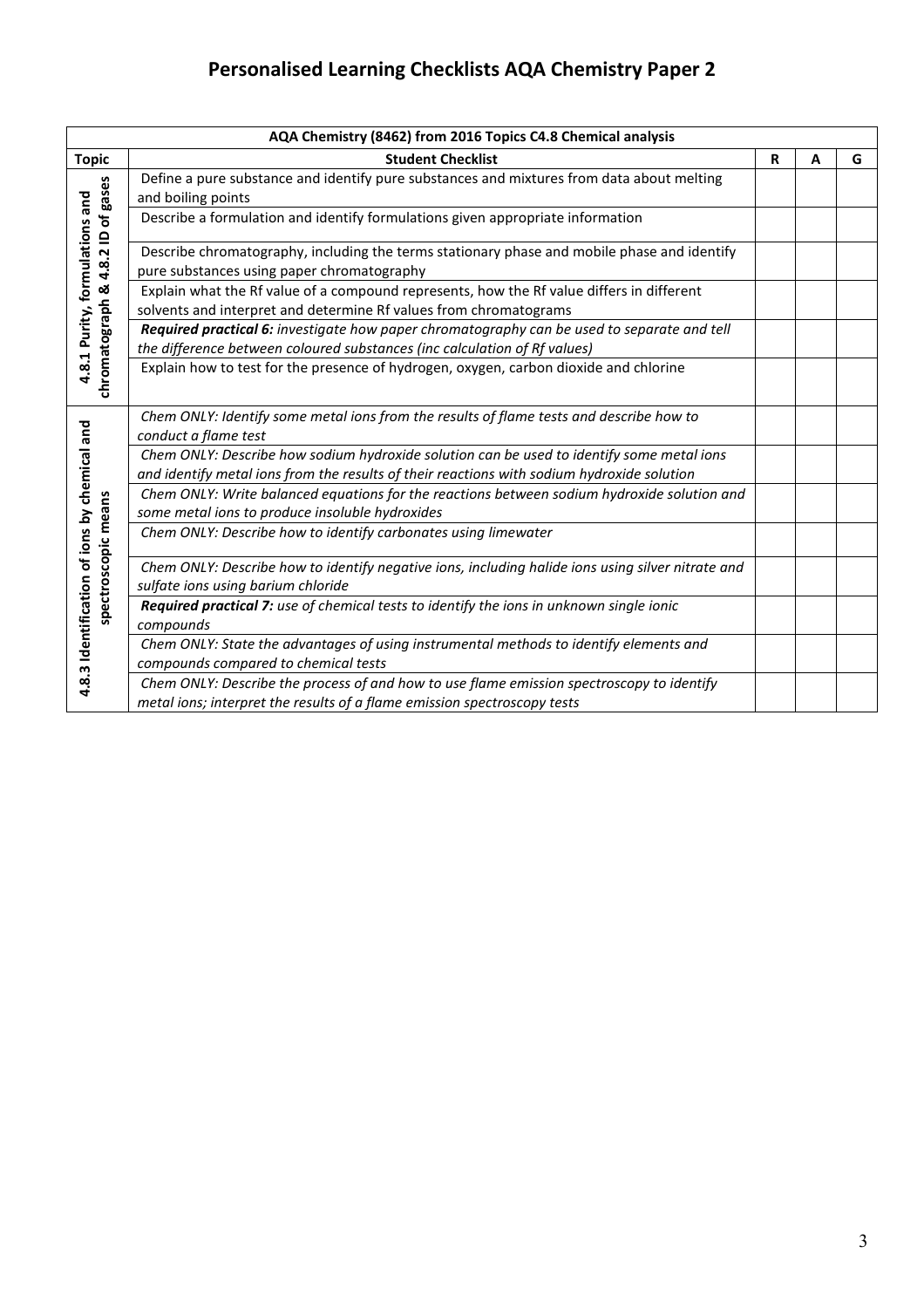|                                                      | AQA Chemistry (8462) from 2016 Topics C4.9 Chemistry of the atmosphere                                                                                 |   |   |   |  |  |
|------------------------------------------------------|--------------------------------------------------------------------------------------------------------------------------------------------------------|---|---|---|--|--|
| <b>Topic</b>                                         | <b>Student Checklist</b>                                                                                                                               | R | А | G |  |  |
|                                                      | Describe the composition of gases in the Earth's atmosphere using percentages, fractions or ratios                                                     |   |   |   |  |  |
| 4.9.1 The composition and                            | Describe how early intense volcanic activity may have helped form the early atmosphere and how<br>the oceans formed                                    |   |   |   |  |  |
| atmosphere                                           | Explain why the levels of carbon dioxide in the atmosphere changes as the oceans were formed                                                           |   |   |   |  |  |
| evolution of the Earth's                             | State the approximate time in Earth's history when algae started producing oxygen and describe the<br>effects of a gradually increasing oxygen level   |   |   |   |  |  |
|                                                      | Explain the ways that atmospheric carbon dioxide levels decreased                                                                                      |   |   |   |  |  |
|                                                      | Name some greenhouse gases and describe how they cause an increase in Earth's temperature                                                              |   |   |   |  |  |
| greenhouse                                           | List some human activities that produce greenhouse gases                                                                                               |   |   |   |  |  |
| 4.9.2 Carbon dioxide and<br>gases                    | Evaluate arguments for and against the idea that human activities cause a rise in temperature that<br>results in global climate change                 |   |   |   |  |  |
| methane as                                           | State some potential side effects of global climate change, including discussing scale, risk and<br>environmental implications                         |   |   |   |  |  |
|                                                      | Define the term carbon footprint and list some actions that could reduce the carbon footprint                                                          |   |   |   |  |  |
|                                                      | Describe the combustion of fuels as a major source of atmospheric pollutants and name the<br>different gases that are released when a fuel is burned   |   |   |   |  |  |
| Common                                               | Predict the products of combustion of a fuel given appropriate information about the composition of<br>the fuel and the conditions in which it is used |   |   |   |  |  |
| atmospheric pollutants<br>and their sources<br>4.9.3 | Describe the properties and effects of carbon monoxide, sulfur dioxide and particulates in the<br>atmosphere                                           |   |   |   |  |  |
|                                                      | Describe and explain the problems caused by increased amounts of these pollutants in the air                                                           |   |   |   |  |  |